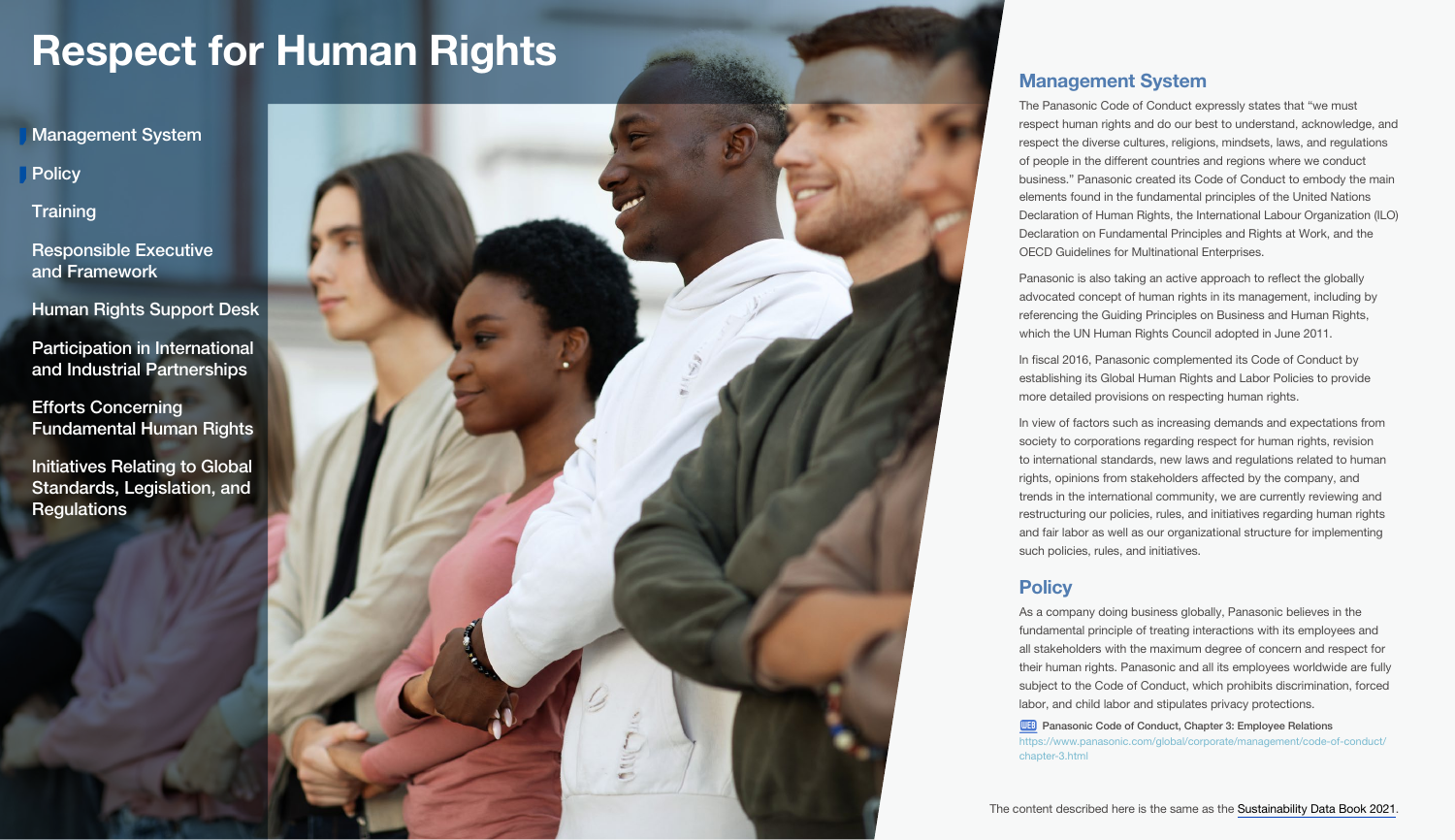<span id="page-1-0"></span>[Management System](#page-0-0)

**[Policy](#page-0-0)** 

**Training** 

Responsible Executive **J** and Framework

Human Rights Support Desk

Participation in International **J** and Industrial Partnerships

Efforts Concerning [Fundamental Human Rights](#page-2-0) 

[Initiatives Relating to Global](#page-5-0)  Standards, Legislation, and **Regulations** 

# **Training**

Panasonic regularly provides opportunities to educate its employees on the Code of Conduct—which sets forth, among other things, its policies on the respect for human rights—including when new employees join the Company or employees receive promotions.

We also conduct Pre-Overseas Appointment Training for employees on assignment from Japan and posted at overseas subsidiaries. This training aims to educate employees on human rights issues that demand particular attention overseas, including fair treatment and employment discrimination prohibitions. (In fiscal 2021, 270 employees underwent Pre-Overseas Appointment Training.)

Furthermore, alongside the obligations to prevent harassment based on power differentials stipulated in the Japanese Labor Measures Comprehensive Promotion Act (revised June 2020), we have updated our leaflet covering Company policies on harassment, definitions of harassment, case studies showing what constitutes harassment, Panasonic internal regulations, and our in-house consultation framework. We are working to educate all employees on these topics. Through the Equal Partnership Consultation Office, we also carry out training on harassment prevention and organize activities to help solve workplace issues and create a friendly work environment.

To identify human rights risks prone to occur at electronics and appliance corporations in China, we conducted a research of more than 100 of these peer firms in 2019. Through these investigations, we identified risks that included insufficient management of young workers, gender bias during hiring and promotions, and overtime work beyond legal limits. To share these results and discuss possible preventive measures, we held training sessions in three cities in China, to which 53 employees from 34 group companies attended.

Moreover, CSR managers and staff members from all

Divisional Companies attend the annual Global CSR Meeting, where they discuss about prevention of forced labor and human rights infringements, among many other topics. They also share reports on these meetings with the directors of their respective business divisions.

# Responsible Executive and Framework

Executive Officer Shigeki Mishima, is Panasonic's Chief Human Resources Officer (CHRO), is concurrently and the person in charge of Corporate Social Responsibility. (As of August 2021). The Human Resources & Industrial Relations Department of established at the Panasonic Headquarters is responsible for corporate-wide governance of human rights and fair labor matters. The human resources departments located in each of the seven Panasonic Divisional Companies\* of Panasonic Corporation and all business divisions and affiliated companies under the Panasonic umbrella—handle day-to-day human rights and fair labor matters for employees.

\*As of August 2021

# Human Rights Support Desk

Panasonic has established a global hotline (with service in 31 languages) for our employees and external business partners to report any potential compliance issues (including human rights-related violations) they notice or suspect. The hotline uses an external, unaffiliated system that does not identify the person making the report. We have also established internal regulations to ensure that whistleblowers do not incur any disadvantages for their reports.

In Japan, Panasonic has established an Equal Partnership Consultation Office with dedicated contacts in both the Headquarters and employees' labor union. We have also created contact offices in each Divisional Company and business division. This reporting framework allows us to

address any human rights violation concerns from employees. including temporary staff, who report cases of harassment, including sexual harassment (includes LGBTQ-related harassment), harassment based on power differentials, or harassment related to pregnancy, childbirth, or childcare leaves. During consultations, we safeguard employee privacy and carefully handle their concerns while confirming their needs. We also ensure that the employee and any other parties involved in fact-checking the case are protected from retaliation.

# Participation in International and Industrial Partnerships

As a member of the Japanese Business Federation's task force on its Charter of Corporate Behavior, Panasonic partnered with other member companies to create the Implementation Guidance of a new human rights section on the Charter of Corporate Behavior, which was revised in 2017 for the first time in seven years.

Additionally, Panasonic took part in formulating the "Joint Declaration Toward Correcting Business Practices that Lead to Long Working Schedules," which was jointly issued in September 2017 by economic organizations, including the Japanese Business Federation, and various industry organizations, including the Japan Electronics and Information Technology Industries Association (JEITA).

Panasonic is an active member of JEITA, through which we actively strive to address the issues that our industry faces together with other companies in the electronics and IT industries. As a member of the JEITA CSR Committee, which Panasonic chaired until July 2021, we worked with the EU, the OECD, and the ILO to promote their project, Responsible Supply Chains in Asia.

In March 2020, JEITA published the "Responsible Business Conduct Guidelines" and we are working to disseminate it and raise awareness as a Committee member.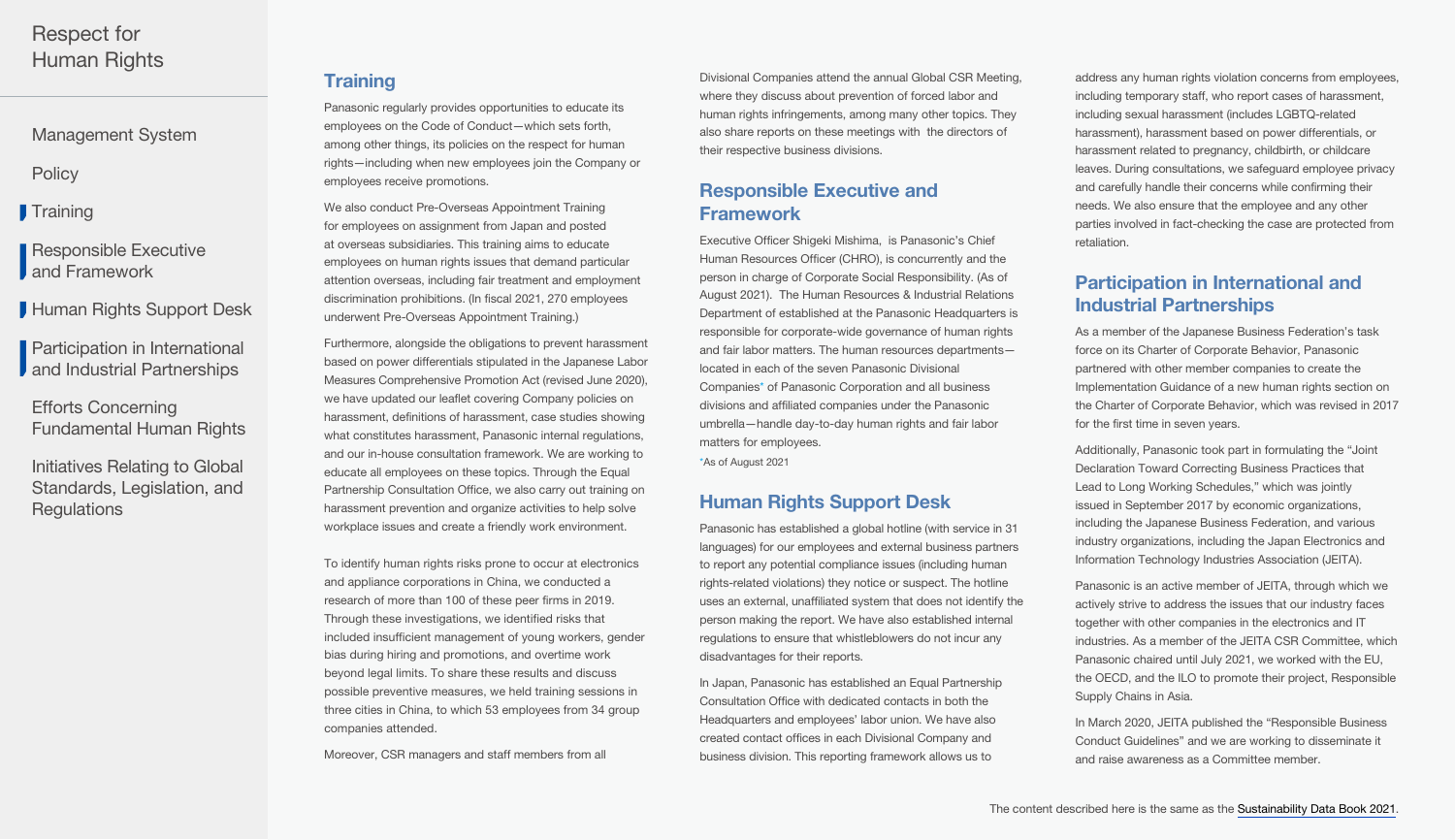<span id="page-2-0"></span>[Management System](#page-0-0)

**[Policy](#page-0-0)** 

**Training** 

[Responsible Executive](#page-1-0)  and Framework

[Human Rights Support Desk](#page-1-0)

[Participation in International](#page-1-0)  **J** and Industrial Partnerships

Efforts Concerning Fundamental Human Rights

[Initiatives Relating to Global](#page-5-0)  Standards, Legislation, and **Regulations** 

WEB Joint Declaration on Rectifying Business Practices that Lead [to Long Working Schedules](http://www.keidanren.or.jp/en/policy/2017/071.html)  <http://www.keidanren.or.jp/en/policy/2017/071.html>

**WEB** [The Responsible Supply Chains in Asia programme](https://www.ilo.org/tokyo/events-and-meetings/WCMS_651504/lang--en/index.htm) [https://www.ilo.org/tokyo/events-and-meetings/WCMS\\_651504/](https://www.ilo.org/tokyo/events-and-meetings/WCMS_651504/lang--en/index.htm) [lang--en/index.htm](https://www.ilo.org/tokyo/events-and-meetings/WCMS_651504/lang--en/index.htm)

**WEB ILO and the JEITA CSR Committee Host a Seminar Promoting** [CSR in Global Supply Chains](https://www.ilo.org/tokyo/information/pr/WCMS_732917/lang--en/index.htm)

[https://www.ilo.org/tokyo/information/pr/WCMS\\_732917/lang--en/](https://www.ilo.org/tokyo/information/pr/WCMS_732917/lang--en/index.htm) [index.htm](https://www.ilo.org/tokyo/information/pr/WCMS_732917/lang--en/index.htm)

# Efforts Concerning Fundamental Human Rights

# ■ Panasonic's Structure for Respecting Fundamental Human Rights

The following diagram illustrates the primary structure of fundamental human rights that Panasonic commits to respect:



# ■ Prohibiting Forced Labor, Effectively Abolishing Child Labor, and Giving Attention to Young Workers

When recruiting employees, Panasonic strives to protect fundamental human rights and engages in hiring activities that comply with the international standards related to labor and human rights, as well as the laws and regulations of the countries in which it operates. Panasonic also prohibits forced, involuntary, and child labor.

\* For information on suppliers, please see the Responsible Supply Chain section [\(P.33](https://holdings.panasonic/global/corporate/sustainability/pdf/sdb202204e-supply_chain.pdf#suppliers)).

## ■ Providing Employment Opportunities to Young People

Panasonic provides junior-level job seekers with career education, industry-academia collaboration, human resource development, and employment opportunities through internships and other programs.

In Japan, we run several internship programs throughout the year through industry-university cooperation. These internships have the following three goals:

- To train human resources through industry-university cooperation
- To provide an opportunity for learning through work experience focused on career education
- To eliminate employment mismatches by verifying work appropriateness

All our Group companies in China also offer internship programs and accept university students at business sites during their long holidays. These programs provide opportunities for students to learn about real business challenges and to propose ideas for solutions.

# **Prohibiting Discrimination**

Panasonic strives to create workplaces where diverse and talented individuals can respect one another as vital partners, regardless of factors such as race, sex, age, nationality, beliefs, religion, social status, disability, sexual orientation, and gender identity. We also strive to create a lively and supportive work environment where people can actively engage in their work, with consideration of the laws and regulations of each country.

Panasonic has established recruitment standards that select employees based on the applicants' aptitudes, capabilities, and desires. To thoroughly implement these standards, Panasonic Corporation (Panasonic in Japan), for instance, educates interviewers based on the Recruitment and Human Rights handbook, which the Japanese government's public employment stability office Hello Work drafted to promote fair recruitment screening.

Regarding employee discipline, Panasonic's Code of Conduct has provisions mandating the respect for human rights and forbidding discriminatory action or harassment in the workplace. Our Employee Handbook also defines punitive measures in response to any illegal behavior.

Furthermore, the company is engaged in the following efforts to prevent sexual discrimination, including sexual harassment, as well as harassment based on power differentials, and to comply with the Act for Eliminating Discrimination against Persons with Disabilities in order to create a more fair, equal, and pleasant workplace:

- Establishing, publishing, and thoroughly implementing sexual harassment policies
- Distributing leaflets and manuals on sexual harassment
- Holding seminars and training on sexual harassment, harassment based on power differentials, and workplace culture revitalization
- Conducting management-level harassment training • Running LGBTQ-related training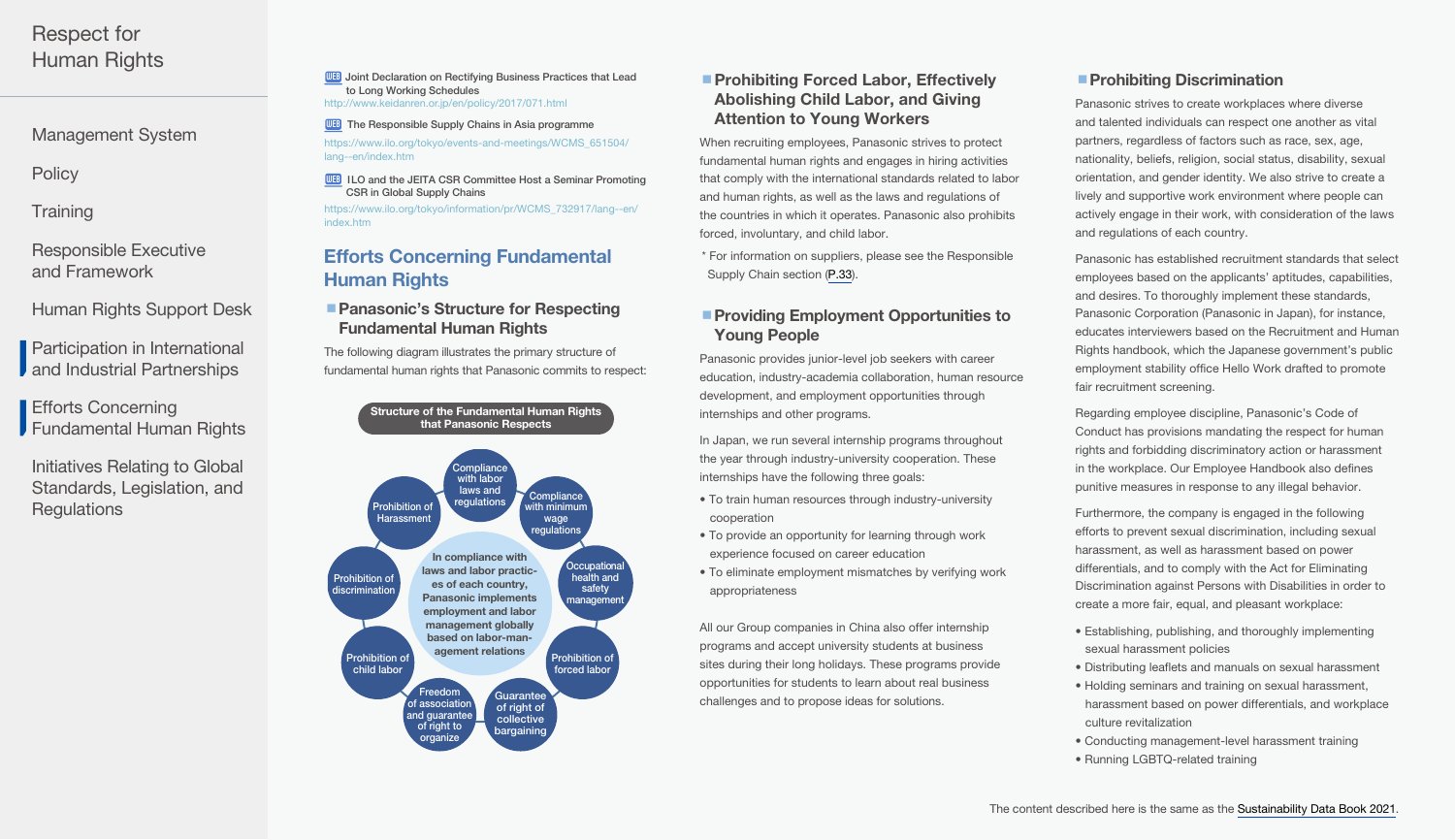<span id="page-3-0"></span>[Management System](#page-0-0)

**[Policy](#page-0-0)** 

**Training** 

[Responsible Executive](#page-1-0)  and Framework

[Human Rights Support Desk](#page-1-0)

[Participation in International](#page-1-0)  and Industrial Partnerships

Efforts Concerning [Fundamental Human Rights](#page-2-0) 

[Initiatives Relating to Global](#page-5-0)  Standards, Legislation, and **Regulations** 

• Distributing educational materials to help employees understand people with disabilities

## ■ Managing Working Hours

Based on labor laws and labor-management agreements (including collective bargaining agreements when they exist) in each country, our Employee Handbook includes provisions related to proper management of working hours, break times, overtime work, holidays, leave, and other matters.

For example, in Japan, we have set the prescribed working hours at 7.75 hours/day. Any extra hours worked are subject to additional pay, providing a benefit beyond that required by law. We have also established in-house working hour management standards, which are even stricter than the legal standards, as part of our efforts to eradicate long working hours for all employees, including managers and supervisors. Moreover, we provide our employees with more annual paid leave than legally required and allow them to accumulate up to 50 days of leave. We have a system that responds more flexibly to individual needs for people taking annual leave. There are three things in particular: not limiting the purpose of the leave; making hourly or half-day leave available to all employees regardless of work style, and allowing employees to take hourly annual leave during regular work hours.

On top of these system enhancements, we comprehensively address employee physical and mental health management by optimally allocating human resources to prevent uneven overtime work distributions among specific employees, and by conducting additional medical examinations for employees who happen to work long hours.

## ■ Wage Management

Panasonic has established group-wide guidelines for compensation system design and aims to realize competitive and attractive compensation levels based on labor standards of the legislation and on labor agreements in the respective countries where it operates. In our employee wage regulations, we have also adopted provisions for adequate wages, commuting allowances and other expenses, bonuses, other occasionally paid compensation, and retirement allowances.

Panasonic has implemented a "Role / Grade System" that determines compensation based on the work or role in which employees are currently engaged; there are no gender-based inequalities in this compensation system.

In Japan, to ascertain whether employees' wages are being paid correctly, labor unions conduct annual surveys of wage conditions among their members and check whether those members are properly paid the salaries resulting from wage negotiations decided between labor and management.

Overseas, Panasonic establishes for each country company regulations to comply with wage-related laws and regulations concerning minimum wages, statutory benefits, and overtime. We conduct our operations based on these regulations and—for the specified period and time of payment—notify employees about their direct payments using pay statements and electronic data.

In countries and regions where the law permits monetary penalties, Panasonic recognizes and allows these penalties as an option for disciplinary action. However, this permission is all predicated on the penalty procedures and monetary amounts being established within legal limits and within reasonable limits in terms of livelihood impact. Such measures must also be codified in internal regulations and made well known to employees. Japanese law does not prohibit monetary discipline, but Panasonic's disciplinary rules within Japan do not include monetary penalties.

## ■ Respect for the Freedom of Association and the Right to Collective Bargaining

Panasonic believes that the freedom of association, combined with the right to collective bargaining, is one of the fundamental human rights that companies should respect.

In countries and regions that allow for the formation of labor unions—as, for instance, in Japan—Panasonic and the Panasonic Group Workers Union Association have stipulated in their labor agreement that unions retain the right to organize, collectively bargain, and strike.

Furthermore, even at subsidiaries or offices in countries and regions where the laws, regulations, or conventional labor practices do not permit the formation of labor unions, the Panasonic Code of Conduct stipulates the de facto promotion of issue resolution through labor-management dialogues, which is the goal of the principles of the freedom of association and the right to collective bargaining.

#### Panasonic Code of Conduct (Excerpts)

#### Chapter 3: Employee Relations

(Omitted)

(2) Respect for Human Rights

5) Taking into account the laws and labor practices of each country, the Company will try to foster a good relationship with its employees and to resolve issues of, among others, workplace and working conditions by constantly having a sincere and constructive dialogue.

**WEB** [Panasonic Code of Conduct, Chapter 3: Employee Relations](https://www.panasonic.com/global/corporate/management/code-of-conduct/chapter-3.html)

[https://www.panasonic.com/global/corporate/management/](https://www.panasonic.com/global/corporate/management/code-of-conduct/chapter-3.html) [code-of-conduct/chapter-3.html](https://www.panasonic.com/global/corporate/management/code-of-conduct/chapter-3.html)

#### Japan

Panasonic has adopted a "union shop" system, whereby all full-time company employees automatically become labor union members upon being hired with that status. It has concluded labor agreements and a basic agreement with the Panasonic Group Workers Unions Association (PGU). Except for employees engaged in management work, almost all full-time Panasonic employees in non-managerial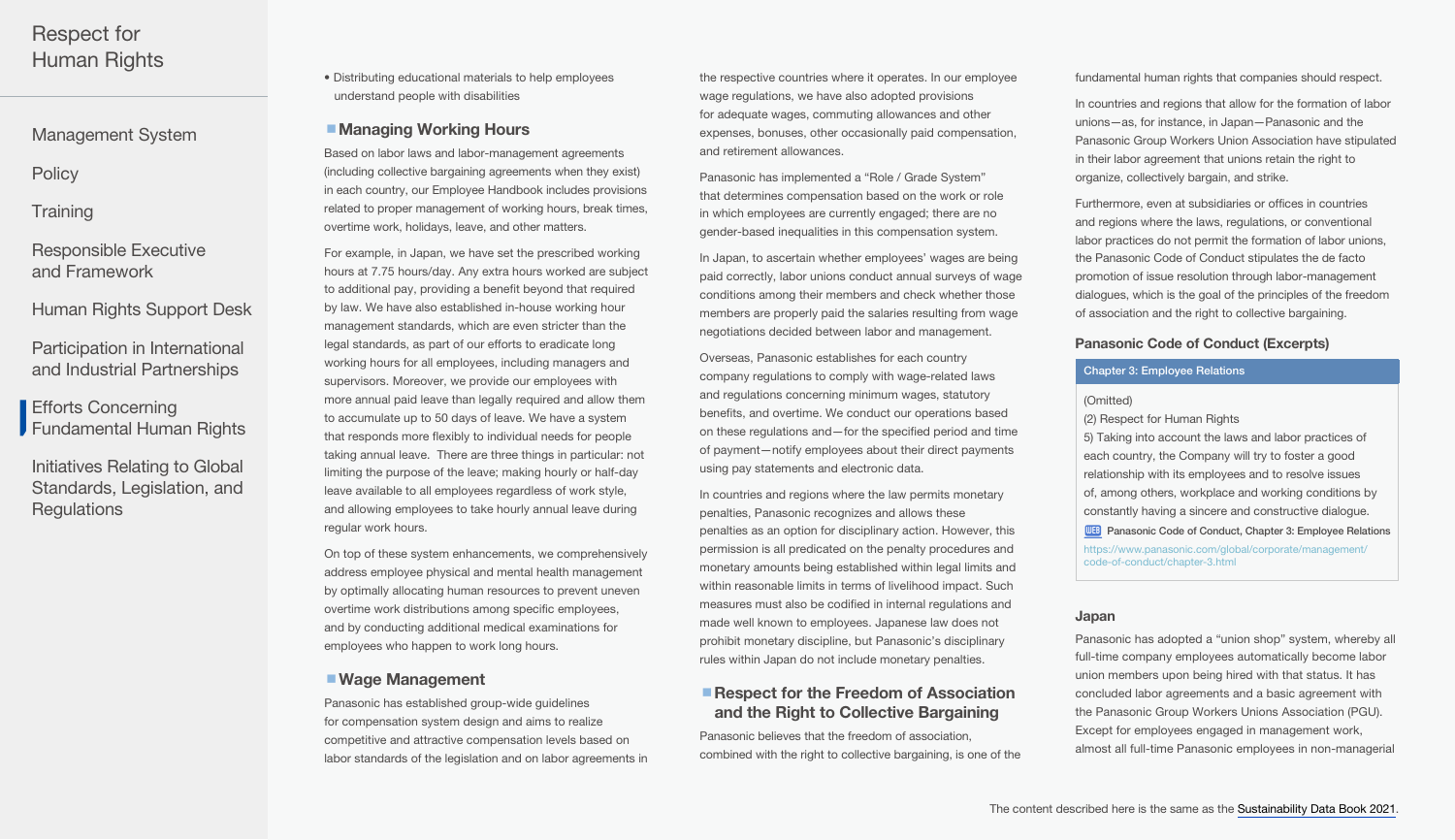[Management System](#page-0-0)

**[Policy](#page-0-0)** 

## **Training**

[Responsible Executive](#page-1-0)  and Framework

[Human Rights Support Desk](#page-1-0)

[Participation in International](#page-1-0)  and Industrial Partnerships

Efforts Concerning [Fundamental Human Rights](#page-2-0) 

[Initiatives Relating to Global](#page-5-0)  Standards, Legislation, and **Regulations** 

roles (96.7%) are labor union members. We also respect the right of non-regular employees to join a labor union if they choose to do so.

At Panasonic, essential management issues are discussed in advance with labor unions. Management-Labor Committees are established as a forum for people to express their opinions on these issues. Particularly important decisions are explained to the labor unions, and Labor-Management Councils are held to provide an opportunity for people to express their approval or to propose changes. Both Management-Labor Committees and Labor-Management Councils are held periodically and separately at the Panasonic Corporation (in Japan), Divisional Company, and business division levels. The Group-level Management-Labor Committee—which notably includes the Panasonic Group President, the Executive Officer in charge of human resources, and the PGU Central Executive Committee chair—is held once per month. The Group-level Labor-Management Council includes the Panasonic Group President, Group Executives, the PGU Central Executive Committee chair, and other members as required. The Council meets semi-annually.

If Panasonic has issued a proposal on structural reforms or other crucial considerations that arise, all relevant parties will engage in discussions, if necessary, every single day at every level—Panasonic Corporation (in Japan), Divisional Company, and business division—until both labor and management have reached complete agreement.

#### Europe

Following an EU directive\* adopted in 1994, Panasonic set up a voluntary labor-management agreement to provide a venue for meaningful discussions between labor and management and established the Panasonic European Employee Congress (PEEC).

In fiscal 2021, 31 employee representatives and 12 company

representatives assembled online, exchanged information, and held fruitful discussions on matters including management strategy and business issues.

\* EU directive: A directive that obliges all companies employing 1,000 or more employees in two or more European Union countries to establish a pan-European labor-management consultation committee

#### China

The unionization rate among private companies in China varies among different groups of firms. Still, nearly all Panasonic affiliated companies have organized labor unions (gōnghuì) and actively engage in labor-union-related activities.

Specifically, Panasonic conducts initiatives including periodic labor-management dialogues, proactive joint labormanagement recreational events, and prior explanations to unions concerning critical management decisions. Thus Panasonic focuses its efforts on building good relations between labor and management, which we consider the foundation for business development. In 2020, we deliberated on issues including remuneration, employee benefits, and training facilities. We successfully reached a labor-management agreement that adequately accounts for the many varied factors of our business, including improving corporate efficiency and profit, as well as providing our employees' families with a better quality of life.

#### Demand on Suppliers

Standard Purchase Agreement (Excerpts) The Supplier shall try to foster a good relationship with its employees and to resolve issues by constantly having a sincere and constructive dialogue.

# **Efforts to Protect the Rights of Children**

Through the programs below, Panasonic shows respect for the human rights of children and supports their healthy growth.

- Programs supporting employees raising children
- PDF [https://holdings.panasonic/global/corporate/sustainability/](https://holdings.panasonic/global/corporate/sustainability/pdf/sdb202204e-employee.pdf#management) [pdf/sdb202204e-employee.pdf#management](https://holdings.panasonic/global/corporate/sustainability/pdf/sdb202204e-employee.pdf#management)
- Providing products that support people raising children

WEB [https://www.panasonic.com/global/corporate/technology](https://www.panasonic.com/global/corporate/technology-design/ud/products/declining_birth_rate.html)[design/ud/products/declining\\_birth\\_rate.html](https://www.panasonic.com/global/corporate/technology-design/ud/products/declining_birth_rate.html)

- Safe and secure, child-friendly product design that is conscious of healthy development (Japanese only)
	- PDF [https://www.panasonic.com/jp/corporate/technology-design/](https://www.panasonic.com/jp/corporate/technology-design/ud/pdf/KIDSDESIGN_pamphlet2021.pdf) [ud/pdf/KIDSDESIGN\\_pamphlet2021.pdf](https://www.panasonic.com/jp/corporate/technology-design/ud/pdf/KIDSDESIGN_pamphlet2021.pdf)
- Corporate citizenship activities that safeguard and support the rights of children

We are committed to fostering the next generation through corporate citizenship activities, such as funding scholarships and offering career education programs.

#### Details on corporate citizenship activities

WEB [https://www.panasonic.com/global/corporate/sustainability/](https://www.panasonic.com/global/corporate/sustainability/citizenship.html) [citizenship.html](https://www.panasonic.com/global/corporate/sustainability/citizenship.html)

Furthermore, with the spread of COVID-19, we are rolling out new initiatives, including support for at-home learning, mental health care, and donations to related NPOs to assist children impacted by the state of emergency.

Support for at-home learning: Panasonic Kids' School (Japanese only)

**WEB** [https://www.panasonic.com/jp/corporate/sustainability/](https://www.panasonic.com/jp/corporate/sustainability/citizenship/pks.html) [citizenship/pks.html](https://www.panasonic.com/jp/corporate/sustainability/citizenship/pks.html)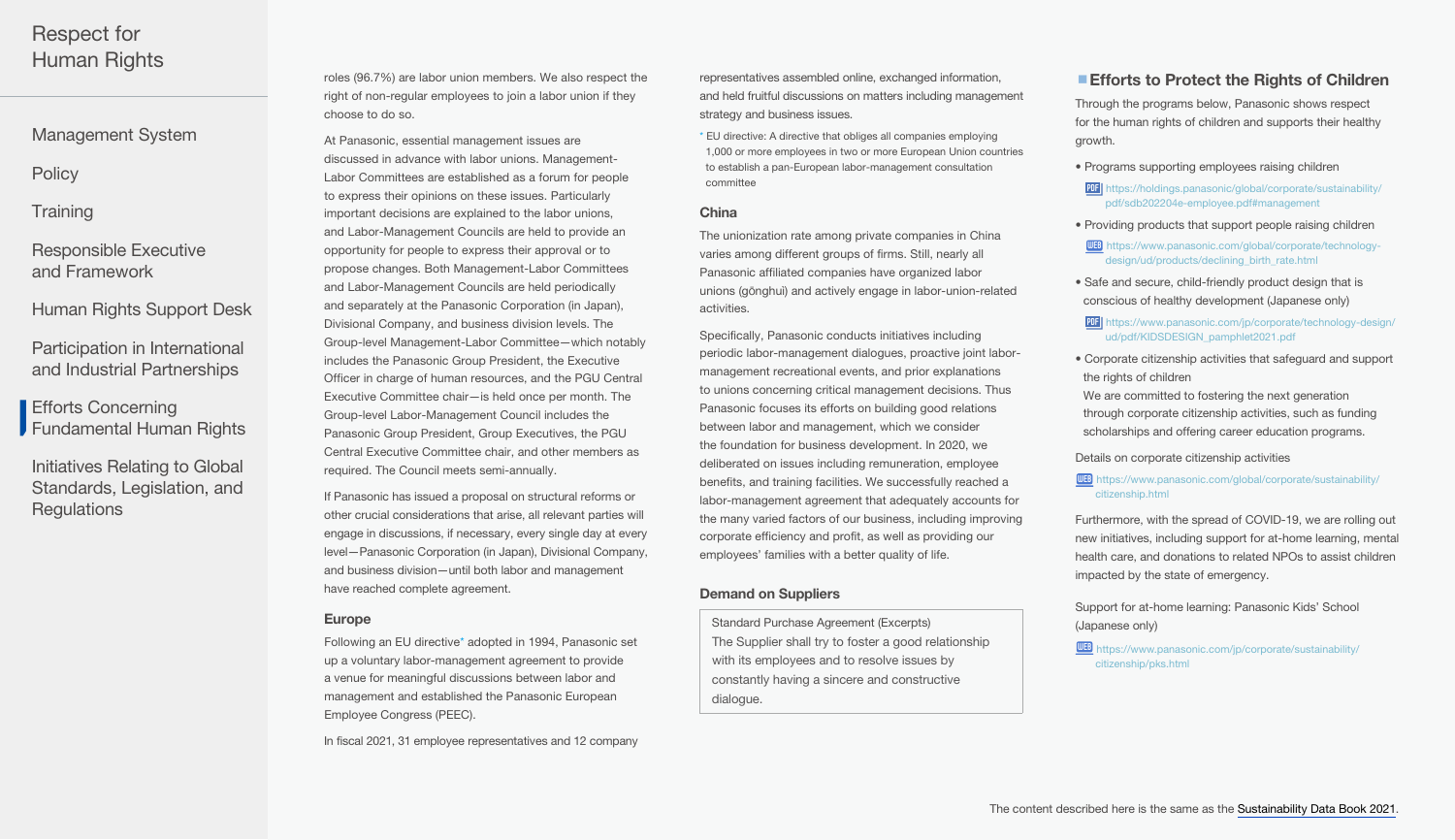<span id="page-5-0"></span>[Management System](#page-0-0)

**[Policy](#page-0-0)** 

**Training** 

[Responsible Executive](#page-1-0)  and Framework

[Human Rights Support Desk](#page-1-0)

[Participation in International](#page-1-0)  and Industrial Partnerships

Efforts Concerning [Fundamental Human Rights](#page-2-0) 

Initiatives Relating to Global Standards, Legislation, and **Regulations** 

# Initiatives Relating to Global Standards, Legislation, and **Regulations**

Panasonic created its Code of Conduct to embody the main elements maintained in the fundamental principles of the United Nations Declaration of Human Rights, the International Labour Organization (ILO) Declaration on Fundamental Principles and Rights at Work, and the OECD Guidelines for Multinational Enterprises. Panasonic collects information on critical changes in legal requirements related to human rights and labor. Every one of our business sites works to ensure and strengthen our compliance with these requirements.

Efforts Concerning the ILO Core Labour Standards

The freedom of association and the right to collective bargaining No. 87 (Freedom of Association and Protection of the Right to Organise Convention) No. 98 (Right to Organise and Collective Bargaining Convention) PDF Respect for the Freedom of Association and the Right to Collective Bargaining [https://holdings.panasonic/global/corporate/sustainability/pdf/sdb202204e-human\\_rights.pdf#freedom](#page-3-0) Prohibiting forced labor No. 29 (Forced Labour Convention)

No. 105 (Abolition of Forced Labour Convention) **PDF** [Prohibiting Forced Labor, Effectively Abolishing Child Labor, and Giving Attention to Young Workers](#page-2-0) https://holdings.panasonic/global/corporate/sustainability/pdf/sdb202204e-human\_rights.pdf#labor

## Effectively abolishing child labor

No. 138 (Minimum Age Convention)

No. 182 (Worst Forms of Child Labour Convention)

**PDF** [Prohibiting Forced Labor, Effectively Abolishing Child Labor, and Giving Attention to Young Workers](#page-2-0) https://holdings.panasonic/global/corporate/sustainability/pdf/sdb202204e-human\_rights.pdf#labor

#### Rejecting discrimination in employment and occupation

No. 100 (Equal Remuneration Convention)

No. 111 (Discrimination (Employment and Occupation) Convention)

**PDF** Prohibiting Discrimination

[https://holdings.panasonic/global/corporate/sustainability/pdf/sdb202204e-human\\_rights.pdf#discrimination](#page-2-0)

# **Efforts to Prevent Modern Slavery and Human Trafficking**

Modern slavery may occur in various forms—including servitude, forced or compulsory labor, and human trafficking—all of which include the deprivation of an individual's (an adult's or a child's) liberty by another (collectively, "modern slavery"). Panasonic is committed to a work environment free from modern slavery, in accordance with the laws and regulations of the respective countries in which we operate. We are committed to acting ethically and with integrity in all our business dealings and relationships. We do not knowingly use modern slavery in any of the products we use or services we supply. We constantly improve our internal regulations, guidelines, and partnership agreements to bolster management and ensure modern slavery is not taking place anywhere in our own business or in our supply chains.

The following describes our efforts to prevent the occurrence of modern slavery in our business or supply chains.

## ■ Fully educating employees on policies Panasonic Code of Conduct (Excerpts)

#### Chapter 3: Employee Relations

#### (Omitted)

(2) Respect for Human Rights

2. The Company will not employ people against their will, and will not use child labor. The Company will comply with the employment laws and regulations of the countries and regions in which it conducts business.

**WEB** [Panasonic Code of Conduct, Chapter 3: Employee Relations](https://www.panasonic.com/global/corporate/management/code-of-conduct/chapter-3.html)

<https://www.panasonic.com/global/corporate/management/code-of-conduct/chapter-3.html>

## **Recruitment**

When recruiting employees, Panasonic adopts a perspective of protecting fundamental human rights and engages in recruitment activities that comply with the laws and regulations of the respective countries in which we operate.

## **Training**

We conduct training for all new, permanent staff on our Basic Business Philosophy and Code of Conduct. This training covers compliance with local laws and respect for fundamental human rights, emphasizing not employing persons against their will or in violation of local employment laws.

Furthermore, job-specific training for CSR, procurement, and other relevant occupations